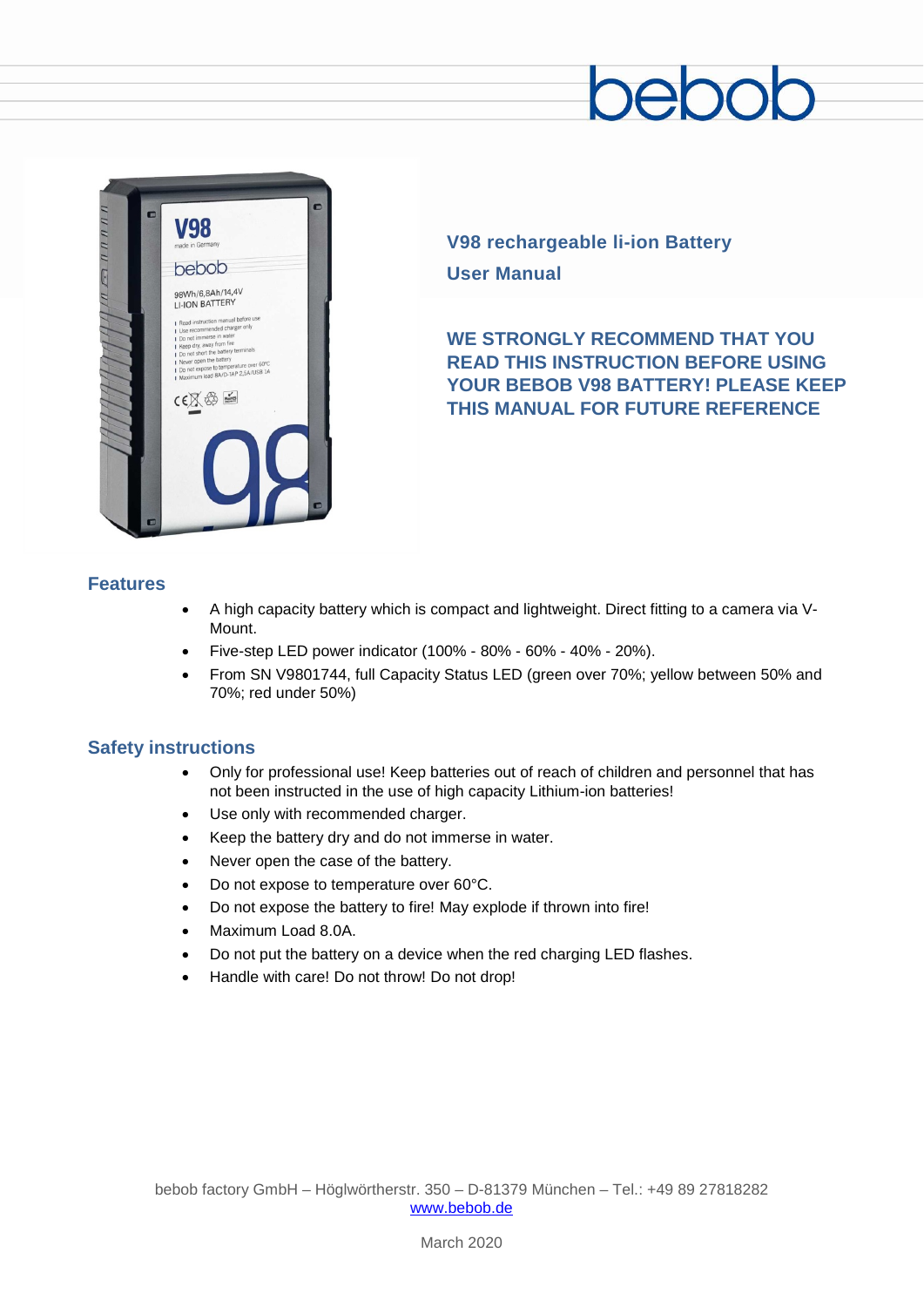#### **Charging**

- Never leave batteries unattended while charging
- Wait 30 Minutes after discharge before you put the battery on a charger.
- The bebob V98 battery can be charged with an external bebob charger (or equivalent) with Lithium-ion (Li-ion) charging ability.
- Approximate charge time may vary depending on charger and temperature.
- bebob V98 can be charged in ambient temperature for optimum performance at 10°C 30°C.
- bebob V98 batteries can be recharged in any charge condition.

#### **Discharging**

- Maximum load is 8.0A. When using the battery with video or lighting equipment, power consumption of the equipment must be 8.0A or below. For the protection of the battery, a load of 8.0A or over may activate the internal protection circuit and stop supply of power. In this case the status led will turn red.
- The battery can be used in ambient temperature of  $20^{\circ}$ C +  $55^{\circ}$ C.

#### **Camera Data Communication**

- Blue leds: Arri/Sony Data Protocol
- Red leds: Red Data Protocol
- To switch between both status, press the Check button for 5s

#### **Status led**

- Status led lighting Green: Full Capacity over 70% of New
- Status led lighting Yellow: Full Capacity between 50% and 70% of New
- Status led lighting Red: Full Capacity under 50% of New

#### **Flash Light**

• To switch On/Off press the Check Button Twice



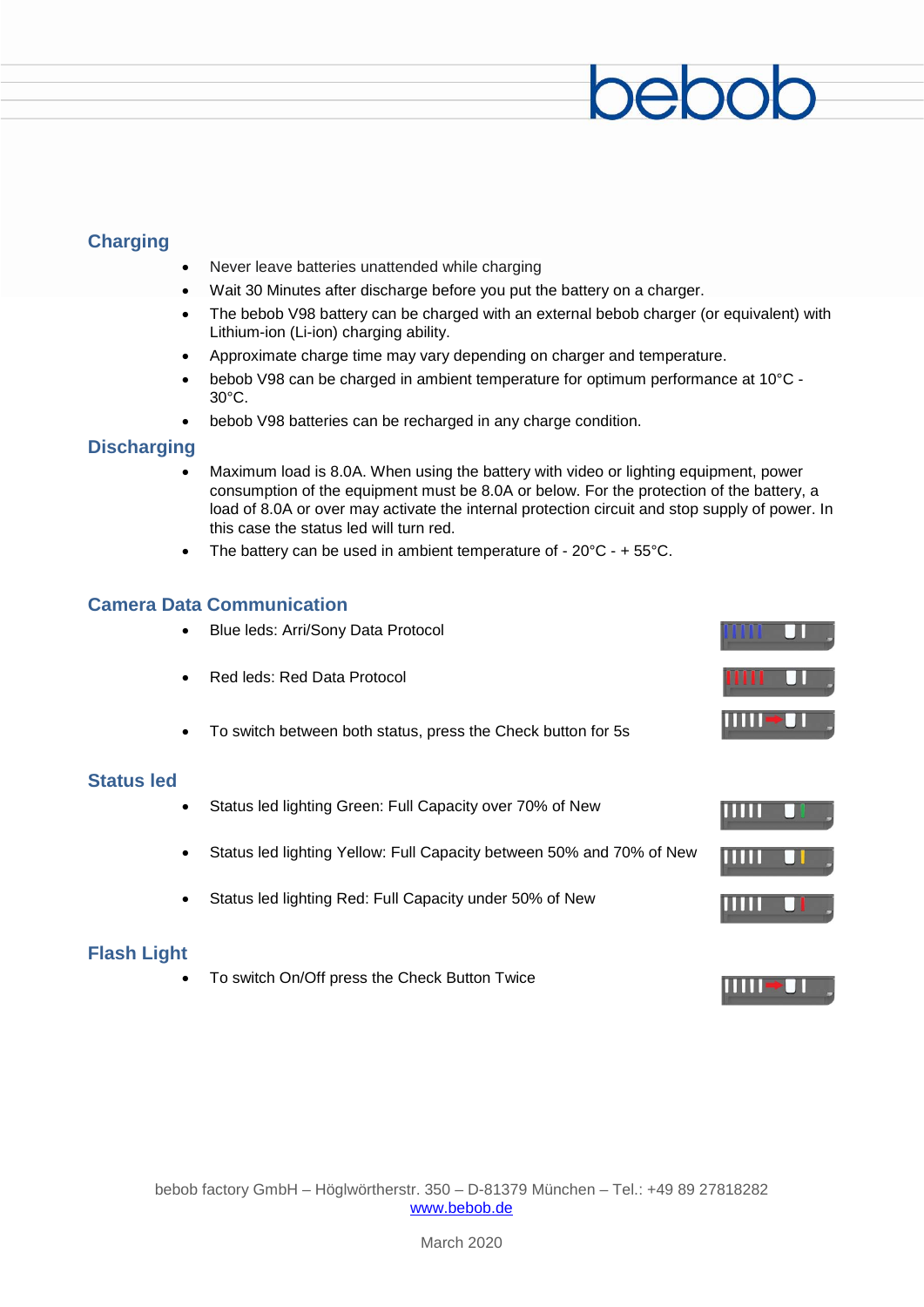#### **Storage**

- Storage temperature range is  $20^{\circ}$ C ~ +  $35^{\circ}$ C (<85% humidity).
- To store the battery for a long period (longer than 4 Weeks), the battery should be charged between 50% and 75%. The battery should be recharged every 4 Weeks.
- After storage some self-discharge will occur. Before re-use it is advisable to recharge the battery fully.

#### **Warranty**

- The V98 is covered by a 2 years unconditional warranty on all parts, except the cells.
- The cells are covered by a 1 year warranty, 70% of the original capacity.
- For warranty issues or if you have any additional questions, please contact the appropriate bebob distributor listed at [www.bebob.de.](http://www.bebob.de/)

#### **Disposal**

• The V98 battery has to be disposed within a dedicated collection container for used device batteries. Please be aware that only empty batteries are allowed for disposal in collection containers. In case the battery is not completely discharged, precautions against a potential short-circuit have to be taken.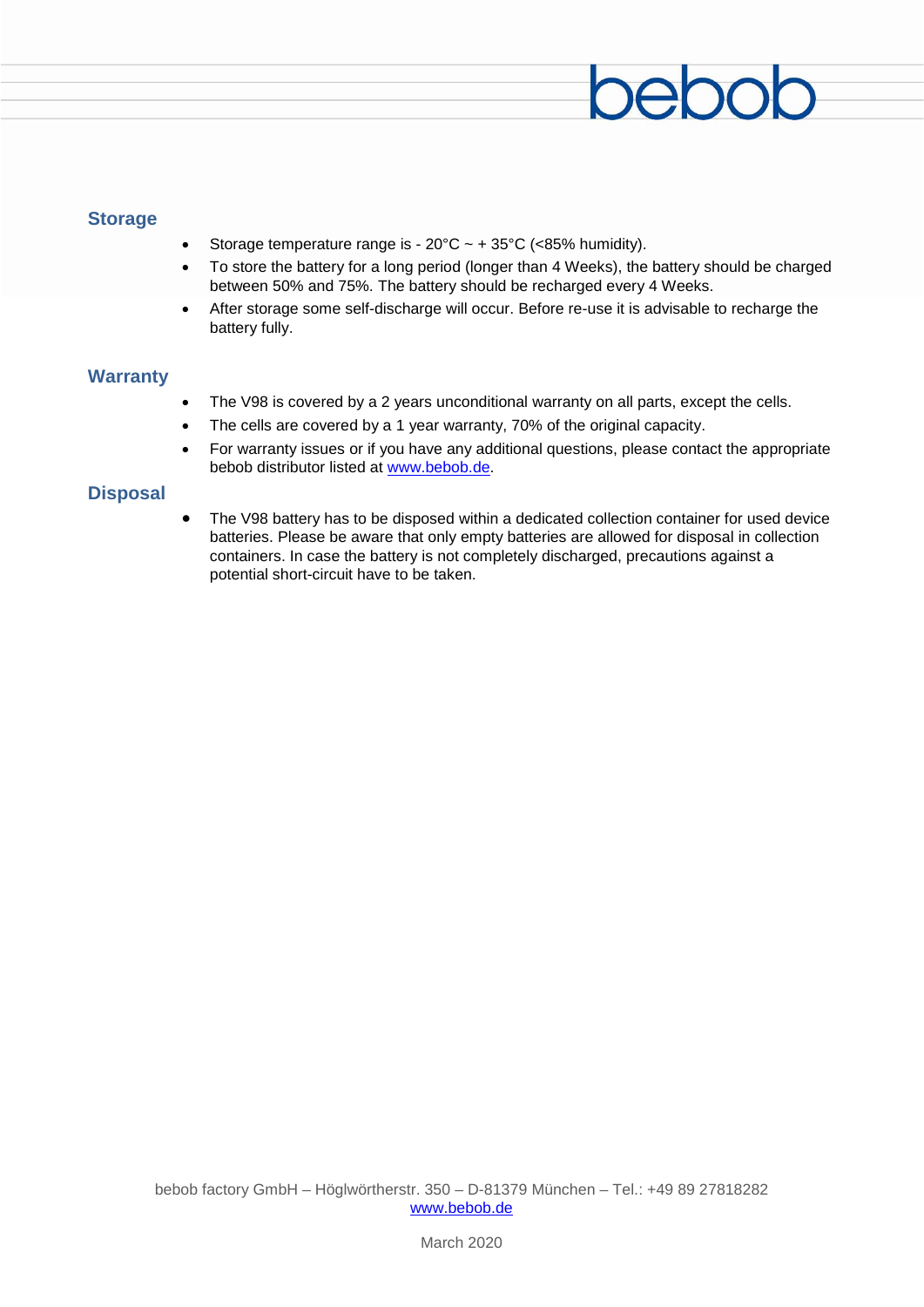## **Specifications**

| Model                         | V98                                             |
|-------------------------------|-------------------------------------------------|
| <b>Mount</b>                  | V-Mount                                         |
| Capacity                      | 6,8Ah; 98Wh                                     |
| Voltage                       | 14,4V DC                                        |
| <b>Maximum Output Voltage</b> | 16.8 V DC                                       |
| <b>End Voltage</b>            | 12.0V                                           |
| Cells                         | Lithium-Ion Trimix made in Japan                |
| Max. Discharge Current        | 8.0A                                            |
| <b>Twist D-Tap</b>            | 14.4V unreg. Max. 35W                           |
| <b>USB Port</b>               | 5V, 1.0A                                        |
| <b>Fuel Gauge</b>             | 5-Step LED                                      |
| Weight                        | $0,625$ Kg                                      |
| Dimensions (WXHXD)            | 94x144x39mm                                     |
| Chargers                      | bebob, idx, sony                                |
| Charging time (bebob VS2/VS4) | 2 Hours                                         |
| <b>Operating Temp. Range</b>  |                                                 |
| Charge                        | $+10^{\circ}$ C ~ + 30 $^{\circ}$ C recommended |
| <b>Discharge</b>              | $-20^{\circ}$ C ~ + 55 $^{\circ}$ C             |
| <b>Storage</b>                | - 20°C ~ + 35°C (<85% RH )                      |

bebob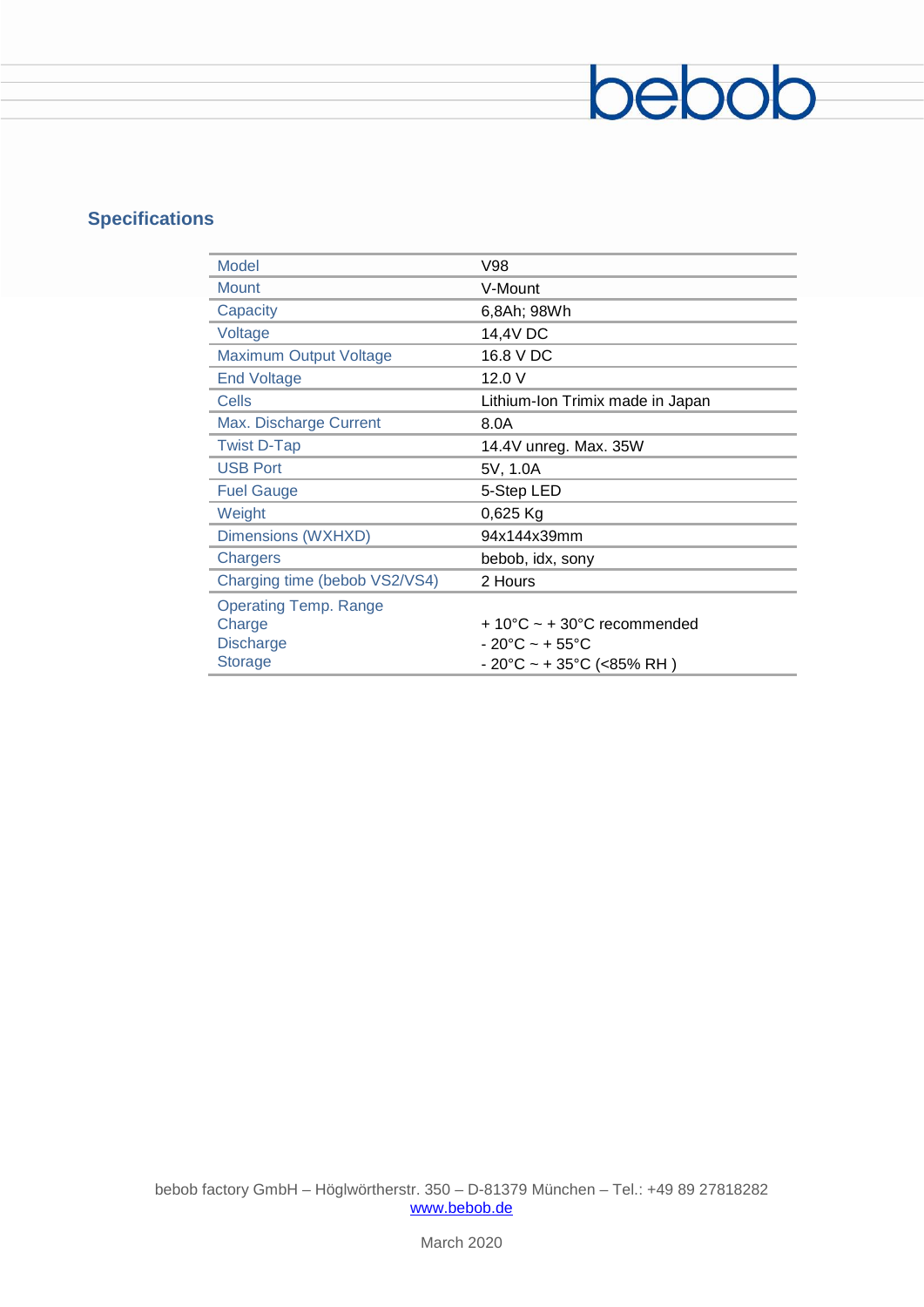#### **Transport as of April 1st 2016**

• This Summary reflects our current Knowledge.

#### **1. Transport by Commercial Airline / Carry-on Luggage**

- You can transport in your **carry-on luggage** a V98 attached to the camera or equipment it powers.
- You can transport in your **carry-on luggage** an unspecified number of spare V98: - Put tape over the contacts.
	- Put each single battery in a plastic bag before packing it in your **carry-on luggage**
- **V98 do not need to be discharged to 30% SoC for transport as personal luggage, this is only a requirement of cargo shipments.**
- Carry a copy of the [bebob UN Transport Documentation](http://www.bebob.de/media/wysiwyg/data/9044_UN%20Certificate%20V98.pdf) and [V98 UN Certificate](http://www.bebob.de/media/wysiwyg/data/9044_UN%20Certificate%20V98.pdf)
- We recommend that you confirm with your carrier of choice, to determine any further restriction or local policies, before travelling. **You will find the actual regulation of your carrier of choice in the bebob transport information system** www.flylithium.com,

#### **2. Transport by Commercial Airline / Checked-in Luggage**

- You can transport in your **checked-in luggage** a V98 attached to the camera or equipment it powers and a maximum of 3 V98 spare packed in the same piece of luggage
- **V98 do not need to be discharged to 30% SoC for transport as personal luggage, this is only a requirement of cargo shipments.**
- Carry a copy of the [bebob UN Transport Documentation](http://www.bebob.de/media/wysiwyg/data/9044_UN%20Certificate%20V98.pdf) and [V98 UN Certificate](http://www.bebob.de/media/wysiwyg/data/9044_UN%20Certificate%20V98.pdf)
- We recommend that you confirm with your carrier of choice, to determine any further local restriction or policies, before travelling. **You will find the actual regulation of your carrier of choice in the bebob transport information system** www.flylithium.com,

#### **3. Transport as air-, road- and sea-freight**

- Li-Ion batteries, and so bebob V98, when shipped by air, road or sea are classified as dangerous goods class 9 and subject to special UN certified packaging.
- Air transport authority training and authorisation (PK 1) are required for packing any more than 2 V98, for an air cargo shipment.
- **Li-Ion batteries for air cargo must have a state-of-charge of no more than 30% for shipping, means only one out of the five fuel gauge led lights up.**
- We recommend that you confirm with your carrier of choice, to determine any further local restriction or policies, before travelling. **You will find the actual regulation of your carrier of choice in the bebob transport information system** www.flylithium.com,

bebob factory GmbH – Höglwörtherstr. 350 – D-81379 München – Tel.: +49 89 27818282 [www.bebob.de](http://www.bebob.de/)